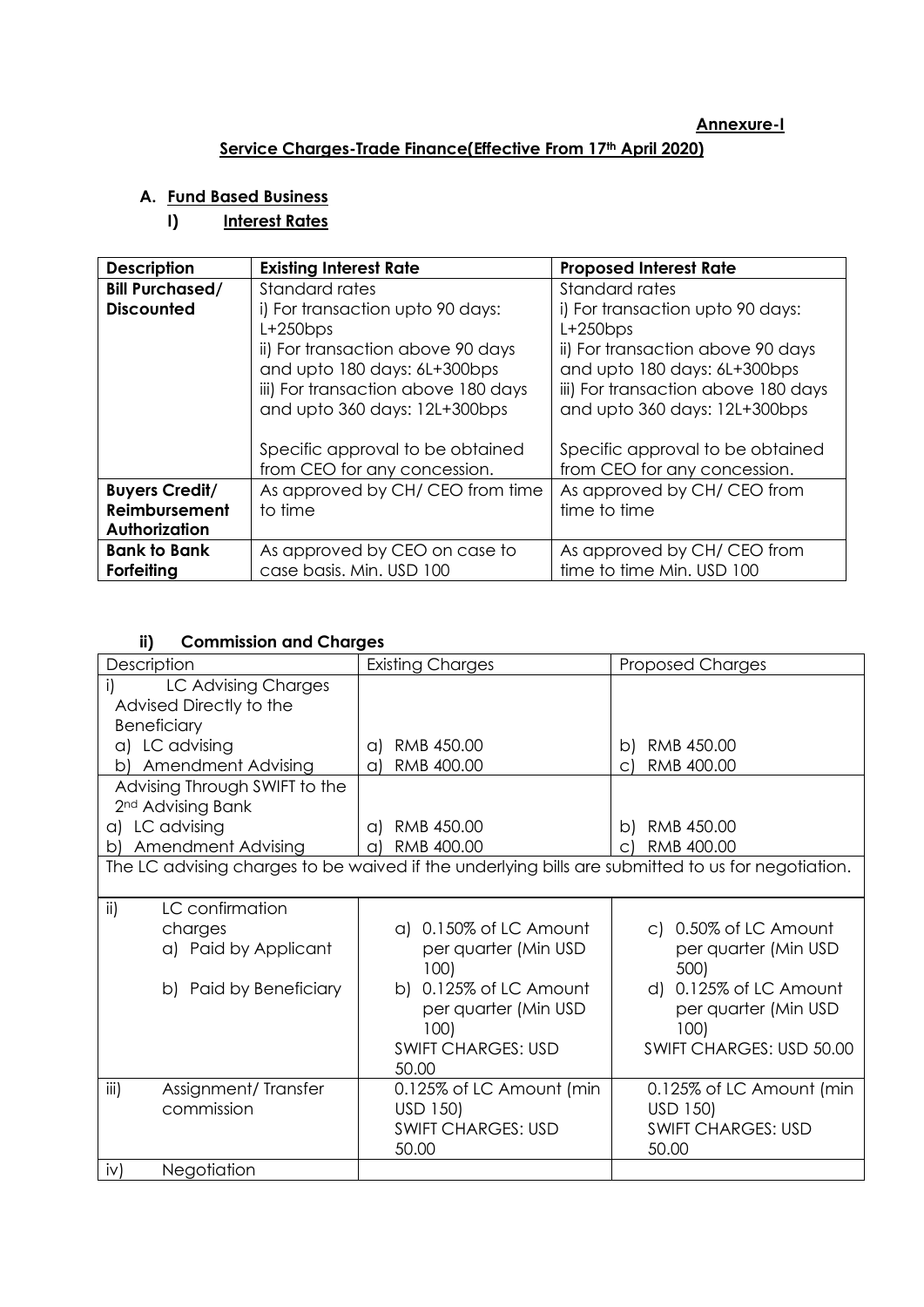|        | (Discounting)<br>Commission for bills<br>drawn under LC<br>a) If charges borne by<br>Applicant<br>b) If charges borne by<br>beneficiary | 0.125% of bill Amount<br>a)<br>(Min USD 50)<br>b) 0.125% of bill Amount<br>(Min USD 50)      | a) 0.125% of bill Amount<br>(Min USD 50)<br>b) 0.125% of bill Amount<br>(Min USD 50)         |
|--------|-----------------------------------------------------------------------------------------------------------------------------------------|----------------------------------------------------------------------------------------------|----------------------------------------------------------------------------------------------|
| $\vee$ | Forfaiting Commission                                                                                                                   | 0.10% (min USD 100)                                                                          | 0.10% (min USD 100)                                                                          |
| vi)    | Commission on Import<br>and Export Documents<br>Collection, for both<br>under LC and Non LC                                             | 0.125% on the first USD<br>50,000 plus 0.0625% on the<br>remaining amount (Min<br>USD 50.00) | 0.125% on the first USD<br>50,000 plus 0.0625% on the<br>remaining amount (Min<br>USD 50.00) |
| vii)   | Negotiation<br>Commission for Non LC<br>bills (DA/DP)                                                                                   | 0.125% on the first USD<br>50,000 plus 0.0625% on the<br>remaining amount (Min<br>USD 50.00) | 0.125% on the first USD<br>50,000 plus 0.0625% on the<br>remaining amount (Min<br>USD 50.00) |
| viii)  | Courier Charges                                                                                                                         | USD 50.00 (USD 70.00 for<br>countries other than<br>India)                                   | USD 50.00 (USD 70.00 for<br>countries other than<br>India)                                   |
| ix)    | <b>SWIFT Charges</b>                                                                                                                    | <b>USD 35.00</b>                                                                             | <b>USD 35.00</b>                                                                             |
| x)     | Reimbursement<br>Charges                                                                                                                | USD 100.00 (Min)                                                                             | USD 100.00 (Min)                                                                             |
| xi)    | <b>Bank to Bank Forfaiting</b>                                                                                                          | Handling Charges-USD<br>300.00<br>Foreign Bank Charges-<br>USD 200.00                        | Handling Charges-USD<br>300.00<br>Foreign Bank Charges-<br>USD 200.00                        |
| xii)   | Relay of SWIFT message                                                                                                                  | a) USD 100.00 for other<br>banks<br>b) No charges for SBI<br>branches.                       | 100.00<br>for<br>a) USD<br>other banks<br>b) No charges for SBI<br>branches.                 |

#### **B. Non Fund Based:**

## **LC Issuance:**

| Description |                            | <b>Existing Charges</b>         | <b>Proposed Charges</b>      |
|-------------|----------------------------|---------------------------------|------------------------------|
| xiii)       | LC Issuance charges        | 0.125% per month (min USD       | 0.125% per month (min USD    |
|             |                            | $100/-$                         | $100/-$                      |
|             |                            | 50% concession on the           | 50% concession on the        |
|             |                            | charges if 100% cash margin     | charges if 100% cash margin  |
|             |                            | available.                      | available.                   |
| xiiv)       | Amendment of LC            | <b>USD 100</b>                  | <b>USD 100</b>               |
|             |                            | In case there is increase in LC | In case there is increase in |
|             |                            | value or tenure, normal         | LC value or tenure, normal   |
|             |                            | charges as above will apply.    | charges as above will        |
|             |                            |                                 | apply.                       |
| XV)         | Cancellation               | USD 250.00                      | USD 250.00                   |
| XVI)        | <b>Discrepancy Charges</b> | USD 50.00                       | USD 50.00                    |
| xvii)       | Document Handling          | 0.125% on the first USD 50,000  | 0.125% on the first USD      |
|             | and retirement of bills    | plus 0.0625% on the             | 50,000 plus 0.0625% on the   |
|             | under LCs issued           | remaining amount (Min USD       | remaining amount (Min USD    |
|             |                            | 50.00                           | 50.00)                       |
| XVIII)      | Cable charges              | USD 50.00                       | USD 50.00                    |